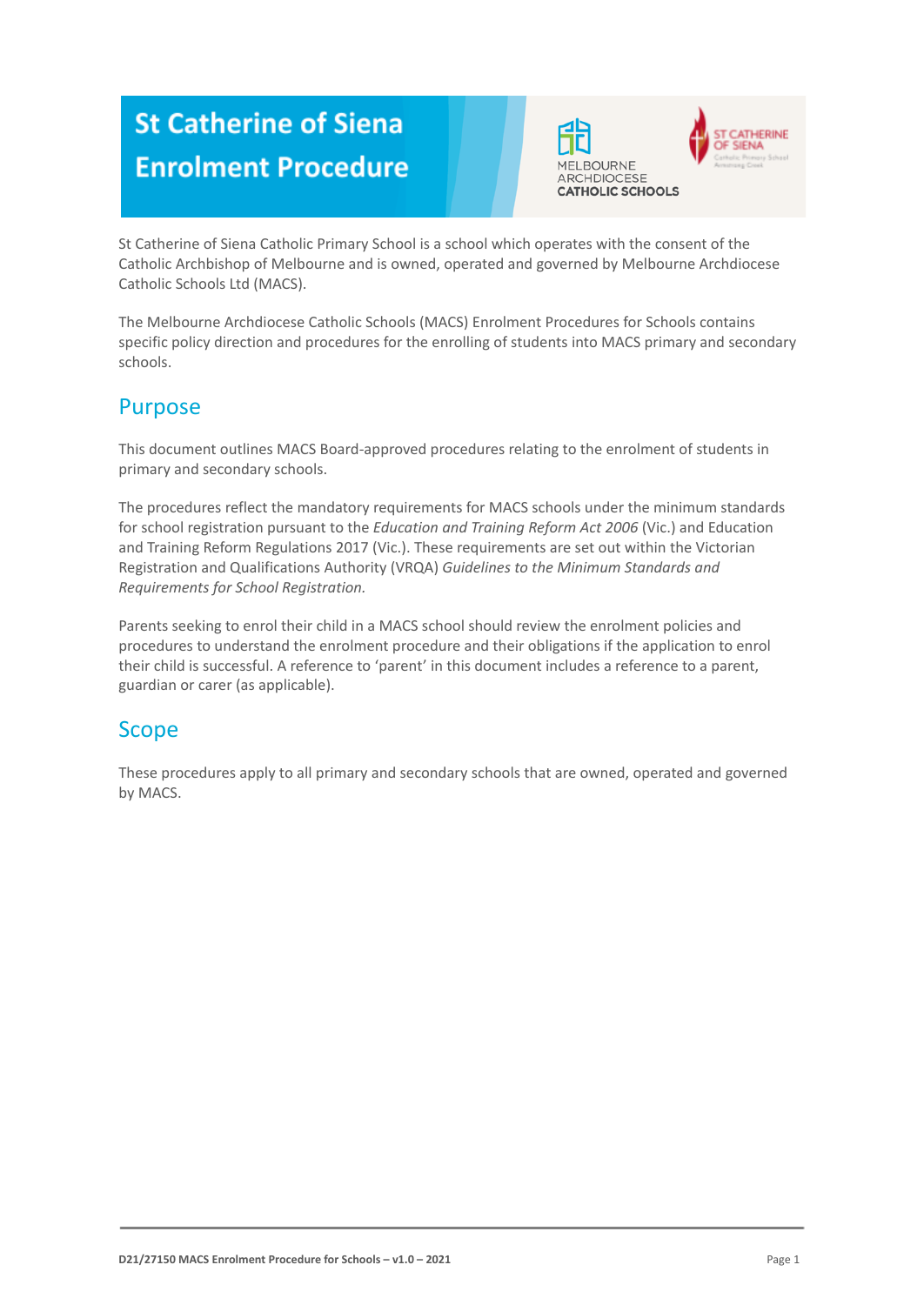## Mandated Enrolment Procedure

To ensure consistency and transparency, we are required to follow the enrolment procedure presented in the following flow chart.

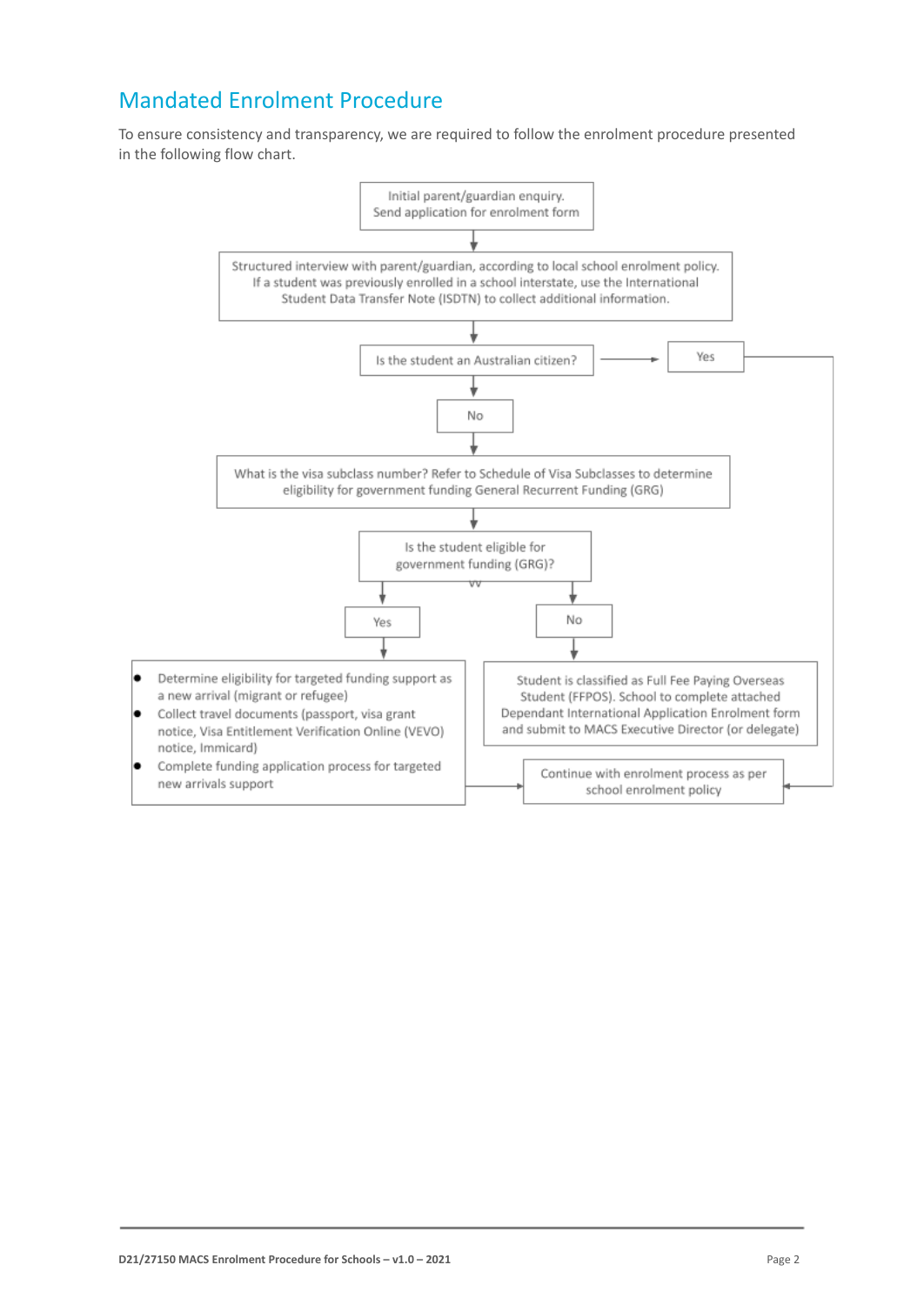### **Enrolling children under the minimum school entry age and pre-Prep programs**

#### *Exemption for enrolment under minimum school entry age*

Under the *Education and Training Reform Act 2006*, schooling is compulsory for students aged between 6 and 17 years unless an exemption from attendance has been granted. Victorian children are eligible to commence school if they are **5 years of age on 30 April** in the year they start school. If a parent/guardian is seeking to enrol their child in a school at a younger age, a minimum age exemption is required. Exemptions are the exception rather than the norm and will only be granted when commencement of formal education is deemed to be in the child's best interests. Enrolment can only proceed with written approval by the MACS Executive Director (or the delegate of the MACS Executive Director) subject to the following Minimum Age Exemption Application Criteria:

#### *Minimum Age Exemption Application Criteria*

- 1. Suitable academic ability as evidenced by cognitive assessment documenting a ≥ 130 Full Scale IQ (2 standard deviations or more above the mean).
- 2. Evidence of enrolment in formal schooling and attendance for more than one term at an interstate or overseas school (not pre-school), and transfer documentation including evidence of appropriate academic achievement.
- 3. The student will be aged at least 4 years 6 months on or before 30 April in the year they commence school as evidenced by a birth certificate or passport (in addition to meeting criteria 1 or 2).
- 4. Evidence from childcare, kindergarten, allied health or other relevant professionals that support early age entry and the detrimental impacts to the longer term interests of the child were they not to attend school.

#### *Minimum age exemption application process*

- 1. The parent/guardian should contact the Principal to seek advice about the minimum age exemption procedure. Note additional support (e.g. an interpreter) can be provided upon request.
- 2. The Principal will determine if there is sufficient evidence to meet the aforementioned Minimum Age Exemption Application Criteria.
- 3. The Principal will submit an application to the MACS Regional General Manager for approval by the MACS Executive Director or a delegate. The application should include:
	- minimum Age Exemption Application form
	- supporting letter from the parent/guardian/carer(s) requesting an exemption for enrolment under minimum school entry age
	- supporting documentation from appropriate health or educational professionals detailing cognitive assessment results (IQ at or above 130) and substantive reasons for early school entry
	- if relevant, evidence of enrolment in formal schooling and attendance for more than one term at an interstate or overseas school (not pre-school), and transfer documentation including evidence of appropriate academic achievement (e.g. school report).

#### *Pre-Foundation programs*

These Procedures do not support the promotion of pre-Prep/Foundation programs which provide two years of schooling at the Foundation level. Indeed, repetition of a school year at any level has not been proven to create the opportune conditions for future learning development, is often detrimental to future progress and not recommended. A child's perceived lack of 'readiness' for school in the Foundation year may be caused by developmental needs, which would be better identified and addressed through flexible arrangements that cater for the needs of every child from the point of school entry, i.e. the Foundation year.